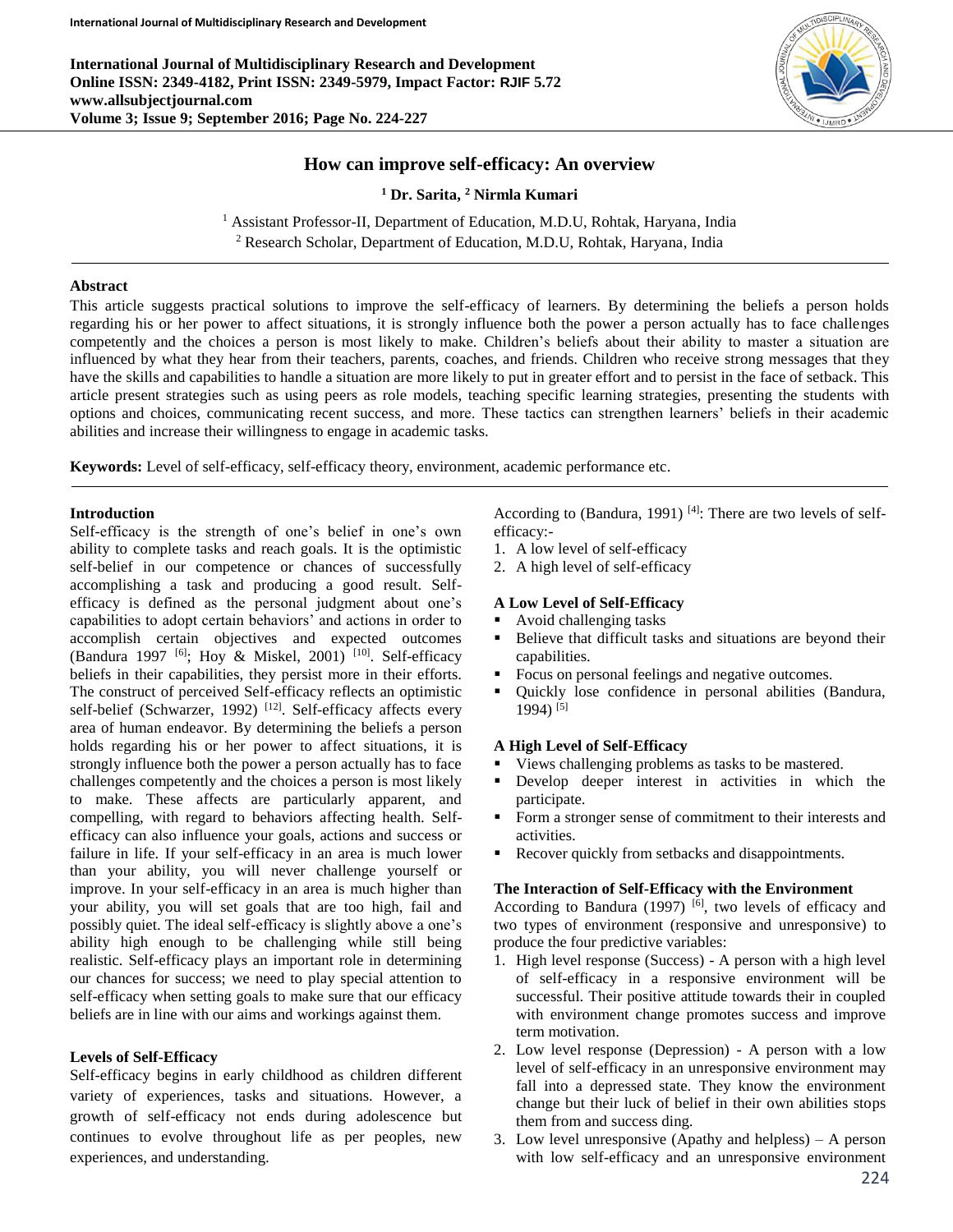will feel helpless and secede that all efforts are pointless thus causing them to be completely inactive.

4. High level unresponsive (Change of course) –A person with self-efficacy in an unresponsive environment will either increase the towards change or decide they need to change their goals.

# **Self-Efficacy Theory**

### **i) Social Learning Theory**

People learned through observing other's behavior, attitudes, and outcomes of those behaviors (Bandura, 1977)<sup>[2]</sup>. This theory explains human behavior in terms of continuous reciprocal interaction between cognitive, behavioral, and environmental influences.

Necessary conditions for effective social learning theory:

- **Attention:** various factors increases or decrease the amount of attention paid. Includes distinctiveness, affective valence, prevalence, complexity and functional value.
- **Retention:** remembering what you paid attention to. Such as symbolic coding, mental images, cognitive organization, symbolic rehearsal and motor rehearsal.
- **Reproduction:** reproducing the image including physical capabilities, and self-observation of reproduction.
- **Motivation:** having a good reason to imitate which includes motives such as past (traditional behaviorism), promised (imagined incentives) and vicarious (seeing and recalling the reinforced model).

Bandura believed in" reciprocal determinism" that is, the world and a person's behavior cause each other, while behaviorism essentially states that one's environment causes one's behavior (Bandura, 1986)<sup>[3]</sup>.

### **ii) Social Cognitive Theory (SCT)**

This theory developed by Albert Bandura during his research work at Stanford University from 1953 to 2010. This theory focuses on how and what people learn by observing others and how it may or may not impart their behaviors. The unique feature of SCT is the emphasis on social influence and internal social environment. The theory takes into account a person's past experiences, which factor into whether behavioral action will occur. These past experiences influences reinforcements, expectation, and expectancies, all of which shape whether a person will engage in a specific behavior and the reason why a person engages in that behavior. Bandura focused on cognitive factors such as beliefs, self-perceptions, and expectations, his theory is now called social cognitive theory. SCT expands social learning theory to include cognitive theory.

## **iii) Self-Concept Theory**

This theory explains that it is how we think or ourselves and how we should think, behave and act out our various life roles. It is the totality of our beliefs, preferences, opinions and attitudes organized in systematic manners, towards our personal existence. It is based on three assumptions such like that:

- Self-concept is learned
- Self-concept is organized
- Self-concept is dynamic

#### **iv) Attribution Theory**

It is concerned with how and why ordinary people explain

events as they do. According to (Fike,  $\&$  Taylor 1991) [7]: "Attribution theory deals with how the social perceive uses information to arrive at causal examinations for events. It examines what information is gathered and how it is combined to form a causal judgment".

#### **Self -Efficacy and Academic Performance Outcomes**

Self-efficacy theory states that the combination between the four factors of developing self-efficacy and three assessment processes used to interpret self-efficacy will determine the level of self-efficacy which directly affects the performance outcomes. The three assessment processes for self-efficacy are following:

#### **i) Analysis of Task Requirements**

This is the amount of an individual's determination that a student has to do whatever it takes to complete a task (Gist & Mitchell, 1992)<sup>[9]</sup>.

- Student belief to accomplish the task
- How much time and effort is dedicated to the course work
- The quality of notes that are taken

### **ii) Attributional Analysis of Experience**

This is the personal perception and understanding that a student has in regards to why they accomplished a specific performance level occurred (Gist & Mitchell, 1992).

- Was there enough time put into completing the task at hand- Did the time spent or lack thereof affects the outcome?
- Was there enough energy put into completing the task at hand- Did the student do minimal work or go above and behind to get the end result?
- Was there enough communication between student and professor if there were questions and/or concerns regarding the materials- Did asking or not asking affect the outcome?

## **iii) Assessment of Personal and Situational Resources**

This is the student's consideration of personal and situational factors that may affect their education. Personal factors can include such things as skill level and available effort. Situational factors can include factors such as competing demands (Gist & Mitchell, 1992).

#### **Strategies of Self-Efficacy for Students**

According to Furstenberg and Rounds, (1995)<sup>[8]</sup>: There are following strategies of self-efficacy. Teachers can use strategies to build self-efficacy in various ways.

- a) Performance accomplishments
- b) Vicarious experience
- c) Direct persuasion by others.
- d) Emotional arousal

#### **i) Performance accomplishments**

Performance accomplishments are the most influential strategies. When students have experienced academic success, they are more likely to believe they can succeed again in the future. These are known as performance accomplishments. Success tends to raise self-suffices and failure tends to lower it. Past experience of successes are attributed to unchanging factors such as personal ability on a manageable level of task difficulty.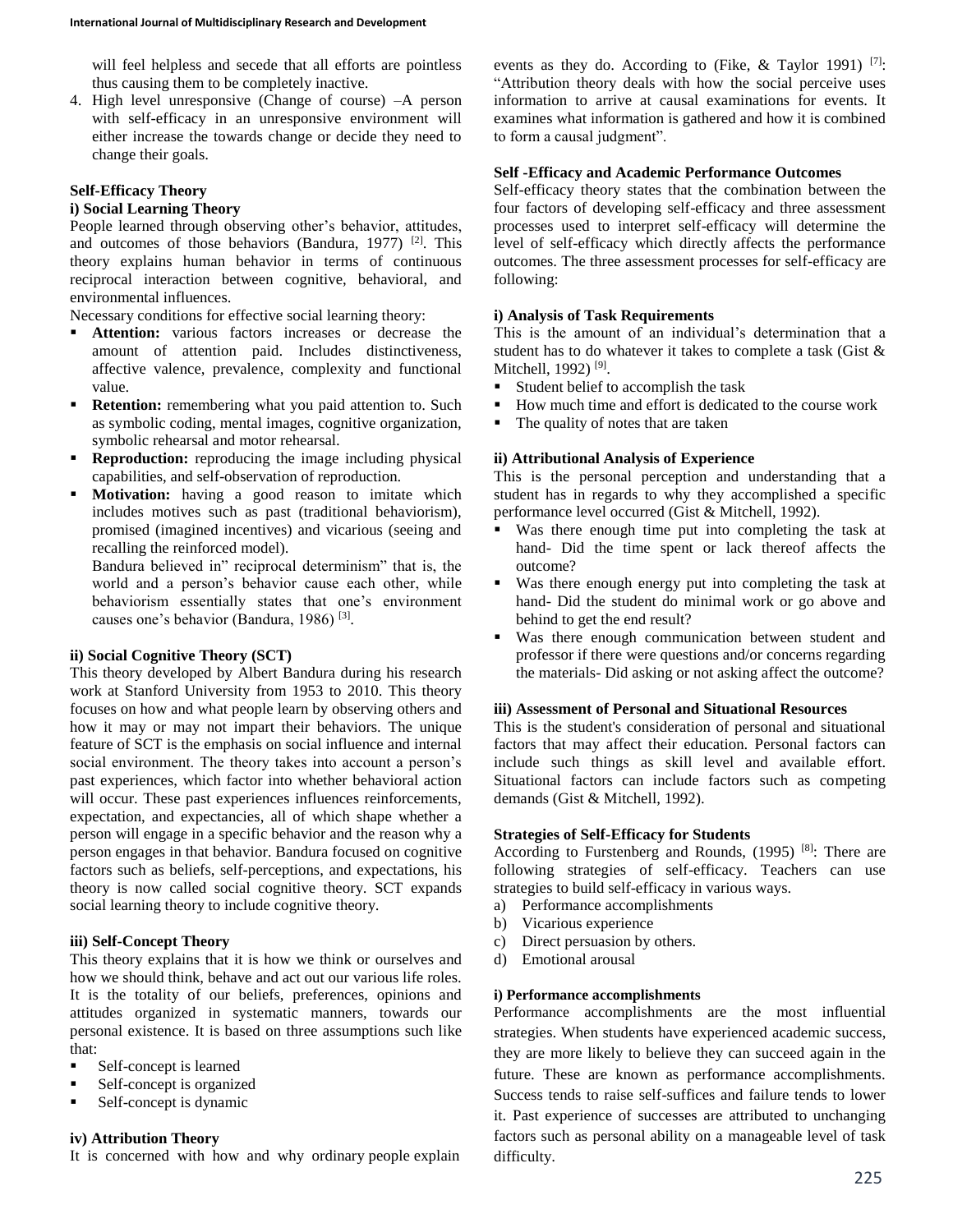## **ii) Vicarious experience**

This strategies exposure to the efforts, success and failure of other. Observing a peer succeed at a task can strengthen beliefs in one's own abilities.

# **iii) Direct persuasion by others**

Children's beliefs about their ability to master a situation are influenced by what they hear from their teachers, parents, coaches, and friends. Children who receive strong messages that they have the skills and capabilities to handle a situation are more likely to put in greater effort and to persist in the face of setback

## **iv) Emotional arousal**

Students respond to their thoughts, feelings, and physiological states when they work on a task, and their beliefs are affected by these thoughts, feelings, and conditions.

## **Self-Efficacy can be enhance of Childhood**

Just as adults can help to teach children the skill of optimism, which can help children to develop self-efficacy in different way given below.

## **i) Replace the negative thoughts**

We can teach children to identify and challenge negative thoughts that undermine their belief in their ability to master a task. Adults can teach children and youth to challenge negative thinking by helping them to first identify the negative thought and then to use evidence to prove why the negative thought is inaccurate. Replace the negative thought with a positive, truthful idea.

# **ii) Setting goal**

Teaching children how to set realistic goals and strategies for persisting in achieving those goals when they encounter obstacles helps them to experience greater mastery in life. Helping children to increase their pathways thinking (thinking that helps identify or create many paths to a goal) and agency thinking (thinking that helps keep motivation up while pursuing a goal) helps them experience greater hope and more success in achieving the goal.

# **iii) Positive self-perceptions**

We can increase self-efficacy by teaching youth to identify successes and to accurately assess their contribution. For example, parents or teachers can work with children to keep a "success journal" in which they record successes and list the skills, talents, and strategies that they used to bring about the positive outcome. This not only helps children build positive self-perceptions, but it also creates positive emotion, which in turn leads to more creative thinking and enhanced problem solving.

# **iv) Provide opportunities to control their environment**

Give children opportunities to control their environment. Creating opportunities for children to make decisions use and practice their skills, and try different paths to achieve their goals will help build self-efficacy. This requires genuinely knowing the child's strengths and being able to link those to their goals.

# **Task for Improving Self-Efficacy**

According to Margolis and McCable  $(2006)$ <sup>[11]</sup>:

- **Using average tasks:** If the task is too easy will be boring or embarrassing and may communicate the felling that the teacher doubts their abilities; a too-difficult task will reenforce low self-efficacy. The target for difficulty is slightly above the student's current ability level.
- **Using peer models:** Students can learn by watching a peer succeed at a task, peers may be drown from groups as defined by gender, ethnicity, social circles, interests, achievement level, clothing, or age.
- **Teach specific learning strategies:** Give students a concrete plan of attack for working on an assignment, rather than simply turning them loose. This may apply to overall study skills, such as preparing for an exam, or to a specific assignment or project.
- **Capitalize on student' interests:** Tie the course material or concepts to students' interest such as support, pop culture, movies or technology.
- **Allow students to make their own choices:** Set up some areas of the course that allows students to make their own decision, such as with flexible grading, assignment options or self-determined due dates.
- **Encourage students to try:** Give them consistent, credible and specific encouragement, such as "you can do this. We've set up an outline for how to write a lab report and a schedule for what to do each week-now follow the plan and you will be successful."
- **Feedback:** Giving praise and encouragement is very important, however it must be credible. Use praise when earned and avoid hyperbole. When giving feedback on student performance, compare to past performances by the same student, don't make comparison between students.
- **Encourage accurate attribution:** Help students understand that they don't fairs because they're dumb, they fail because they didn't follow instructions, they didn't spend enough time on the task, or they did not follow through on the learning strategy.
- **Identify strength:** Identify a strength or skill that your child can use to cope with the situation or to help things turn out better in the future. The more we practice selfefficacy enhancers, the easier they will become.

# **Conclusion**

Research has shown that self-efficacy beliefs are the selfperceptions that individual's hold about their capabilities. These beliefs of personal competence provide the foundation for human motivation, well-being, and personal accomplishment. Self-efficacy beliefs also help to determine how much effort people will expend on an activity, how long they will persevere when confronting obstacles, and how resilient they will be in the face of adverse situations. People with a strong sense of personal competence approach difficult tasks as challenges to be mastered rather than as threats to be avoided. They set challenging goals and maintain strong commitment to them, heighten and sustain their efforts in the face of failure, and recover their sense of efficacy more quickly after setbacks. High self-efficacy helps create feelings of serenity in approaching difficult tasks. Moreover, students with higher sense of self-efficacy monitor their progress more